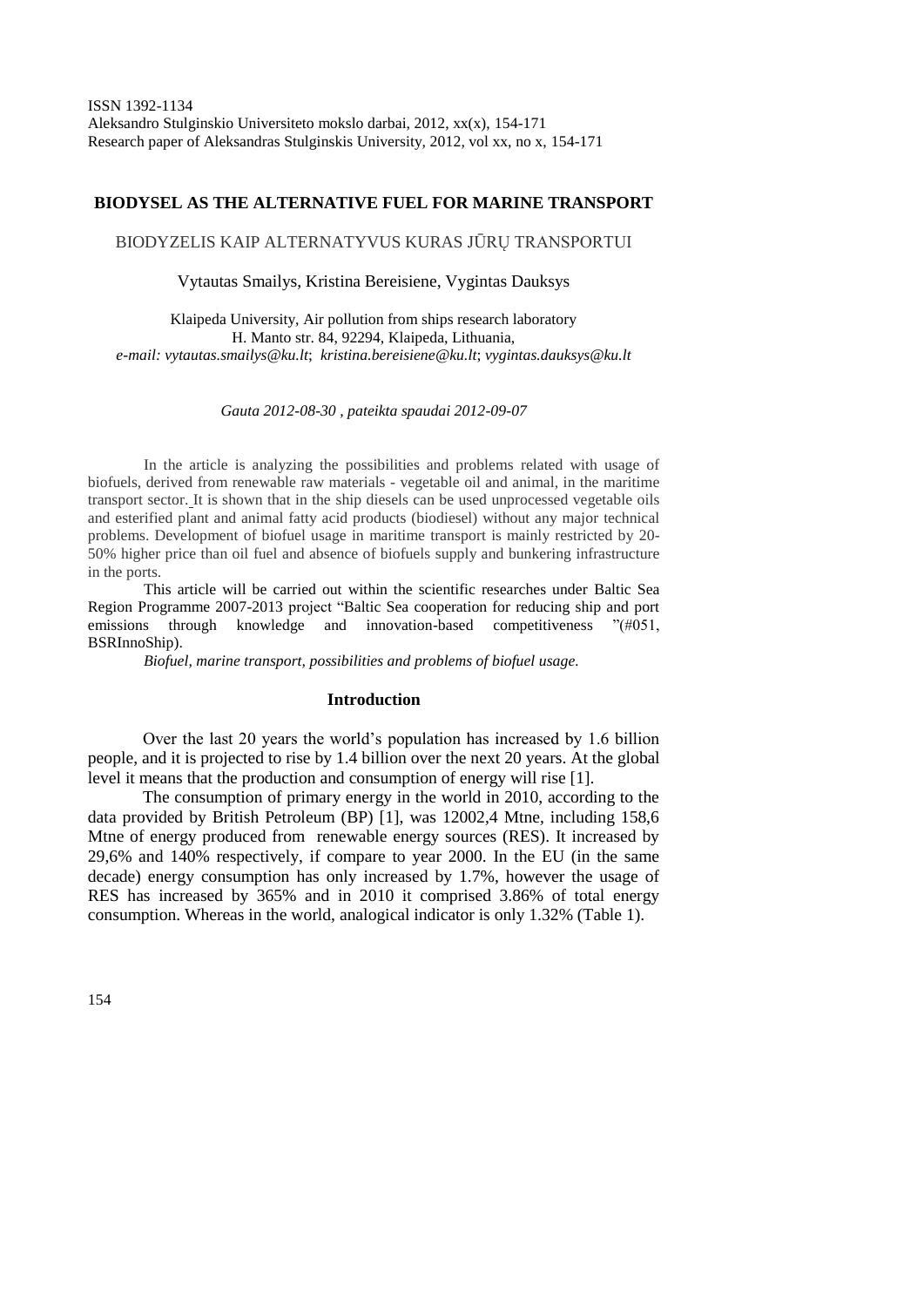**Tab. 1.** Primary energy consumption (total and made from RES) in years 2000 and 2010 (in the world and EU)

| м.    | Total energy |         |        |      | Energy from RES |                     |      | Fraction of<br><b>RES</b> from<br>total, % |               |
|-------|--------------|---------|--------|------|-----------------|---------------------|------|--------------------------------------------|---------------|
|       |              | Mtoe    | Change | Mtoe |                 | Change <sup>1</sup> |      |                                            | 2010          |
|       |              |         | 2010   |      |                 | 2010                |      |                                            | over<br>2000, |
|       | 2000         | 2010    | over   | 2000 | 2010            | over                | 2000 | 2010                                       | %             |
|       |              |         | 2000,  |      |                 | 2000,               |      |                                            |               |
|       |              |         | %      |      |                 | $\%$                |      |                                            |               |
| World | 9262.6       | 12002.4 | 29.6   | 51.2 | 158.6           | 209.8               | 0.55 | 1.32                                       | 140           |
| EU    | 1703.9       | 1732.9  | 1.7    | 14.1 | 66.9            | 374.5               | 0.83 | 3.86                                       | 365           |

**1 lentelė.** Pirminės energijos suvartojimas (bendras ir iš AEI), 2000 ir 2010 metais (pasaulyje ir ES)

Data shows that the world's and the EU's trends in the energy sector differ essentially: worlds energy consumption increases rapidly whereas in EU it's almost invariable. While RES share in the EU's total energy balance increases much faster than in the rest of the world. Biofuel, as one of important RES elements, is an attractive alternative for fossil fuels by ecological approach. According to BP data [1], we can see that biofuel makes up a significant part of RES.

**Tab. 2.** Primary energy from RES and biofuel consumption in the world and EU in 2000 and 2010.

**2 lentelė.** Pirminės energijos, iš atsinaujinančių energijos šaltinių ir biodegalų, suvartojimas pasaulyje ir ES 2000 metais ir iki 2010 m.

|       | <b>Total RES</b> |       | <b>Biofuel</b> |      |      | Fraction of<br>biofuel from<br>total RES,<br>% |      | Change<br>2010 |       |
|-------|------------------|-------|----------------|------|------|------------------------------------------------|------|----------------|-------|
|       |                  | Mtoe  | Change         | Mtoe |      | Change                                         |      |                | over  |
|       |                  |       | 2010           |      |      | 2010                                           |      |                | 2000, |
|       | 2000             | 2010  | over           | 2000 | 2010 | over                                           | 2000 | 2010           | $\%$  |
|       |                  |       | 2000,          |      |      | 2000,                                          |      |                |       |
|       |                  |       | $\%$           |      |      | $\%$                                           |      |                |       |
| World | 51,2             | 158,6 | 209,8          | 9,2  | 59,3 | 544,6                                          | 18,0 | 37,4           | 107,8 |
| EU    | 14,1             | 66,9  | 374,5          | 0,74 | 10,4 | 1305,4                                         | 5,2  | 15,5           | 198,1 |

We can see that fraction of biofuel in the world's RES is higher than in the EU, but the growth rate of biofuel consumption in the EU is almost twice as big as in the world. In addition, it is clear that in the EU the other types of RES are relatively much more developed than in other regions of the world, for example, wind energy utilization.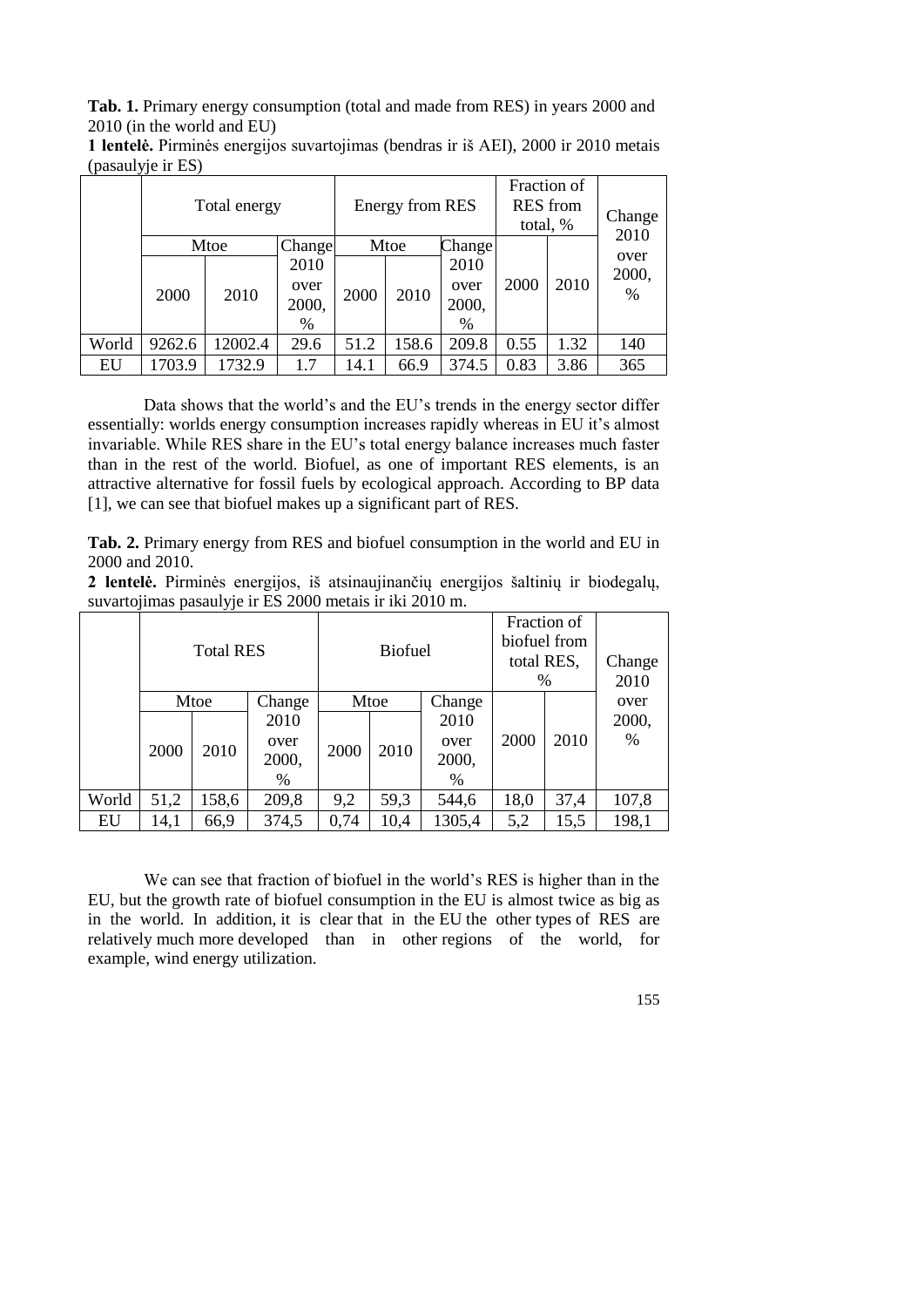Fraction of biofuel in the total EU energy balance has grown from 0.16% in 1999 up to 3.94% in ten years (2010). But this indicator is not sufficient to comply with obligations to reach the target of 5.75% in the total EU energy (including transport sector) balance.

Eurostat statistical data shows that during the decade 1999-2009 EU-27 transport energy consumption increased by 8% from 340 to 368 Mtoe [2]. However, these statistical data does not cover the marine transport sector.

Main reason for that is the specific of the marine transportation. Marine shipping is basically a global activity and as a result of that it's energy consumption can't be restricted to any country and it's energy balance. There is no international institution that could oblige ship owners to accumulate and provide precise technical and economical data about shipping. Therefore, specific information is provided by scientists and specialists, based on fragmental, often indirect data. Because of that it's quite common that different evaluations differ and usually are provided not as absolute values, but as intervals between minimum and maximum values.

The goal of this work is to evaluate possibilities, perspectives and problems of the introduction and use of biofuels in the marine transport, emphasizing technological, ecological and economical aspects.

In this report a review of documents, directives and regulations prepared by international organizations and other competent institutions, relevant for solving questions concerning practical implementation of biofuels in the marine transport, is also presented.

### **Opportunities and challenges of using of biofuels in marine diesel**

### **Chemical, technological and ecological properties of biodiesel**

Biodiesel is an oxygenated alternative diesel fuel, consisting of the alkyl monoesters of fatty acids from vegetable oils and animal fats; it can be used in existing diesel engines without modifications. Its primary advantages are that it is one of the most renewable fuels currently available and it is also non-toxic and biodegradable.

Many studies has shown, that vegetable oils derived fuels have potential as alternative fuel for diesel engines [3, 4, 5].

Raw vegetable oils and their chemically modified forms could be used for running a diesel engine in different ways:

Early in the last century **raw vegetable oils** were investigated to be used for running a diesel engine [3, 6, 7]. Researches show that vegetable oil used in diesel engines can cause long-term engine deposits, ring sticking, lube oil gelling and other maintenance problems and can reduce engine life.

*Micro-emulsification*. To solve the problem of high viscosity of vegetable oil by explosive vaporization, micro emulsions with solvents such as methanol, ethanol and butanol have been used [8].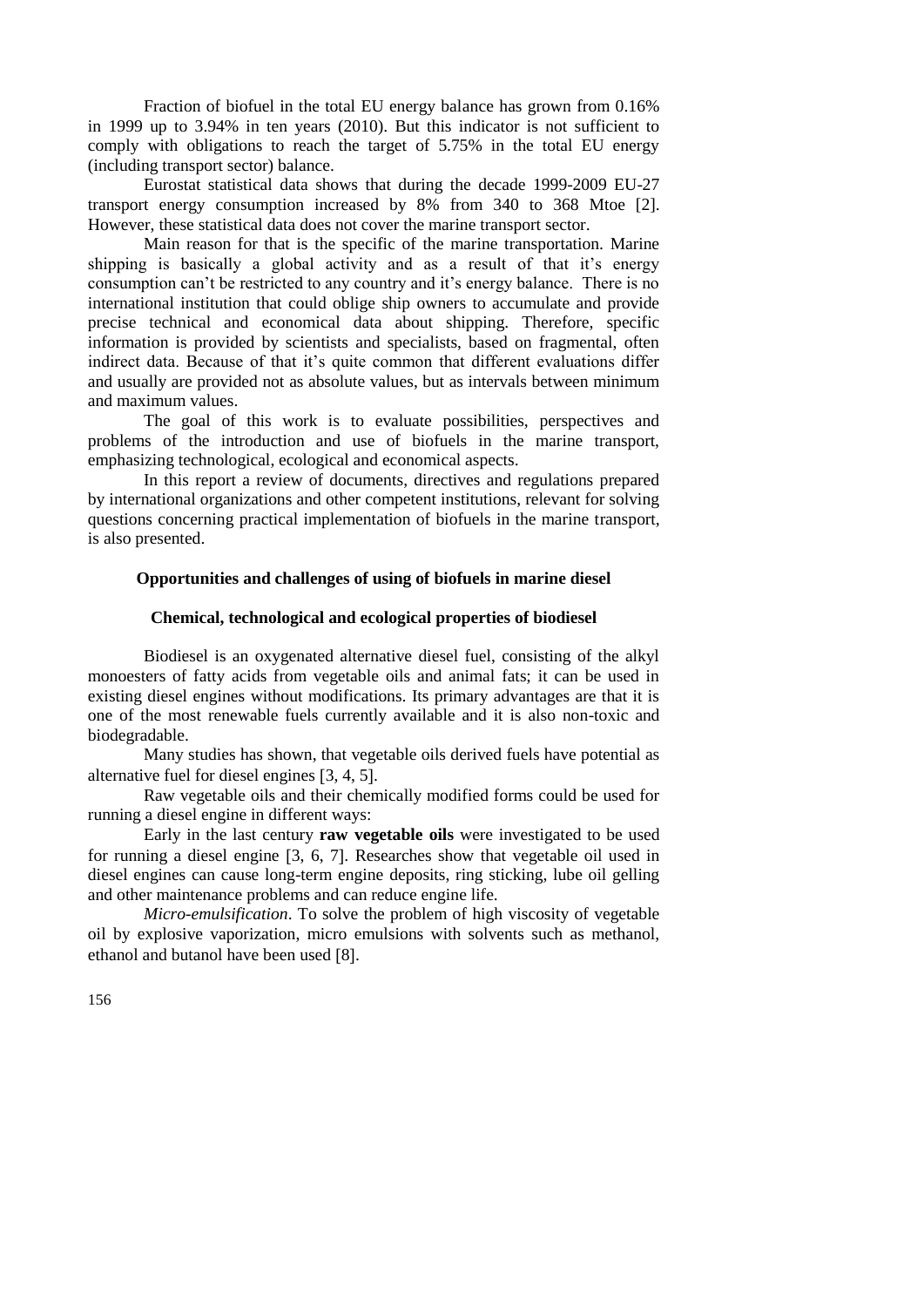*Transesterification*. The major components of vegetable oils are triglycerides. The process of transesterification removes glycerol from the triglycerides and replaces it with radicals from the alcohol used for the conversion process [9]. These fatty monoesters (fatty acid methyl esters - FAME) have come to be known as biodiesel.

*Blending*. Biodiesel (fatty acid methyl esters - FAME) can be used pure or mixed in any proportion with diesel fuel. A 20% blend of biodiesel with 80% diesel fuel called B20. Higher than 20% of FAME blend levels, require special handling and fuel management [10] and may require equipment modifications such as the use of heaters or changing seals and gaskets that come in contact with the fuel to those compatible with high blends of biodiesel.

With chemmotological points of view the greatest practical value have the specific properties of a biodiesel, connected to features its element and chemical compound. They define the most essential distinctions in comparison with petroleum fuels some important motor and operational qualities of a biodiesel engine at its application in diesel engines.

In general vegetable oils are mixtures of triglycerides from various fatty acids and the composition of vegetable oils varies with the plant source. The chemical and physical properties of oils and fats and derived from them esters vary with the fatty acid profile [9]. Compared to the chemistry of diesel fuel, which contains hundreds of compounds, the chemistry of different fats and oils typically used for biodiesel are very similar [11, 12]. The oils and fats contain about 10 common types of fatty acids which have between 8 and 22 carbons, with over 90% of them being between 16 and 18 carbons. Some of these fatty acid chains are saturated, while others are monounsaturated and others are polyunsaturated.

The fatty acid compositions of the biodiesel esters (products of oils transesterification) investigated in study [13]. All the vegetable oil esters had very highly unsaturated fatty acid content, ranging from about 88% (sunflower esters) to 97% (rapeseed esters).

In Table 3 is shown general impact on the fuel properties and emissions of fatty acids types. A "perfect" biodiesel would be made only from monounsaturated fatty acids [10].

| dyzeliniais varikliais |           |                 |                 |
|------------------------|-----------|-----------------|-----------------|
| Fatty acid             | Saturated | Monounsaturated | Polyunsaturated |
| <b>Cetane Number</b>   | High      | Medium          | Low             |
| Cloud Point            | High      | Medium          | Low             |
| Stability              | High      | Medium          | Low             |

 $NO<sub>x</sub>$  Emissions Reduction Slight increase Large increase

**Tab. 3.** Fuel Properties as a Function of Fuel Composition in Diesel Engines **3 lentelė.** Kuro savybės kaip funkcija nuo degalų sudėties automobiliuose su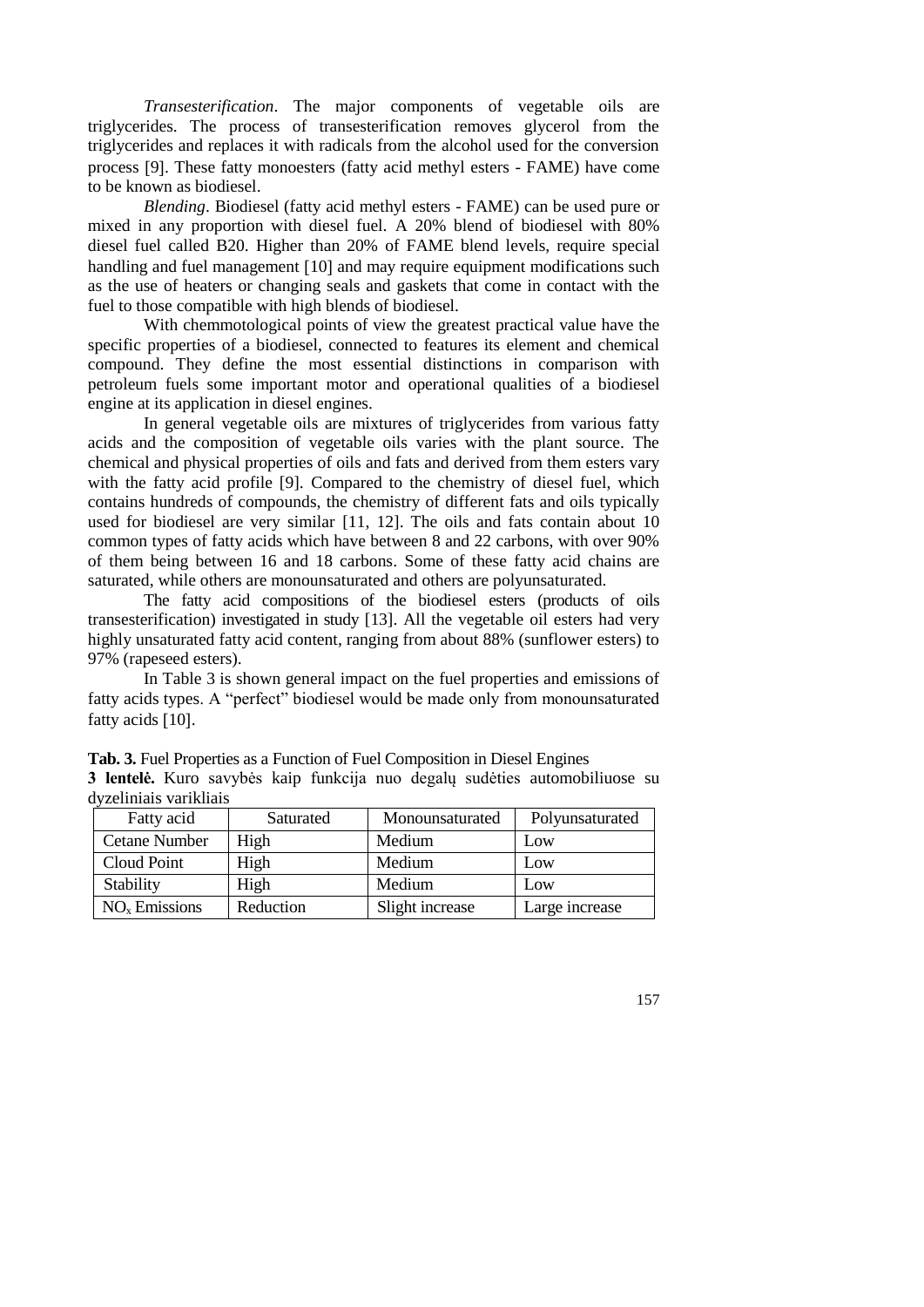*Specific gravity (density).* Density of fuels is used as a precursor for a number of other fuel properties, such as heating value, viscosity and cetane number. Biodiesel has a lower density  $(kg/m<sup>3</sup>)$  than raw feedstock oil, but has a higher specific gravity and density  $(kg/m<sup>3</sup>)$  than conventional diesel fuel, witch exhibits a specific gravity of 0.85. The measurements [14] indicated that all the biodiesel fuels and their blends with diesel fuel had a linear specific gravitytemperature relationship which varies between 0.79 and 0.89.

*Viscosity.* Fuel viscosity plays an important role in the combustion of fuel. High viscosity leads to poorer atomization of the fuel spray and less accurate operation of the fuel injectors.

Depending on feedstock and the amount of oxidation, biodiesel's kinematical viscosity will vary between 4.0 and 6 cSt, while diesel fuels tend to fall in the a narrower range of  $1.3$  to  $4.1$ . [10].

*Surface tension.* Surface tension is another fuel property that affects spray atomization, droplet size, and other important properties of the diesel spray. Only very limited data on the surface tension of neat biodiesels and blends is available. A typical value for No.2 diesel fuel is 22.5 dyne/cm at 100°C. Slightly bigger values of 25.4 dyne/cm at 100°C for rapeseed oil methylester and 34.9 dyne/cm at  $60^{\circ}$ C for neat soy methylester were reported [6].

*Biodiesel low temperature flow properties.* The cloud point is the temperature at which a cloud of wax crystals first appears in a liquid upon cooling. Operating at temperatures below the cloud point for a diesel fuel can result in fuel filter clogging due to the wax crystals [15]. Biodiesel fuels typically have higher cloud points, than standard diesel fuel.

The cloud point of pure biodiesel starts at -1**°**C to 0**°**C for most of the vegetable oils that are made up primarily of mono- or poly-unsaturated fatty acid chains and can go as high as 27**°**C or higher for oils that are highly saturated 10. There are some efforts underway to design new additives – pour point depressants  $[16]$ .

*Volatility and boiling points.* The boiling temperatures of the compounds in biodiesel are so high at atmospheric pressure that the compounds may decompose (crack) during the distillation test [15]. Therefore the vacuum distillation could be used for data getting.

Biodiesels, being mixtures of methyl esters, will have physical property trends analogous to those of pure methyl esters, which are dependent on fatty acid composition.

The TGA (thermogravimetric) technique has been employed to yield information on the volatility of the biodiesels since the volatility influences the ignition quality of the fuels in a compression ignition engine  $[13, 17, 12]$  (table 4).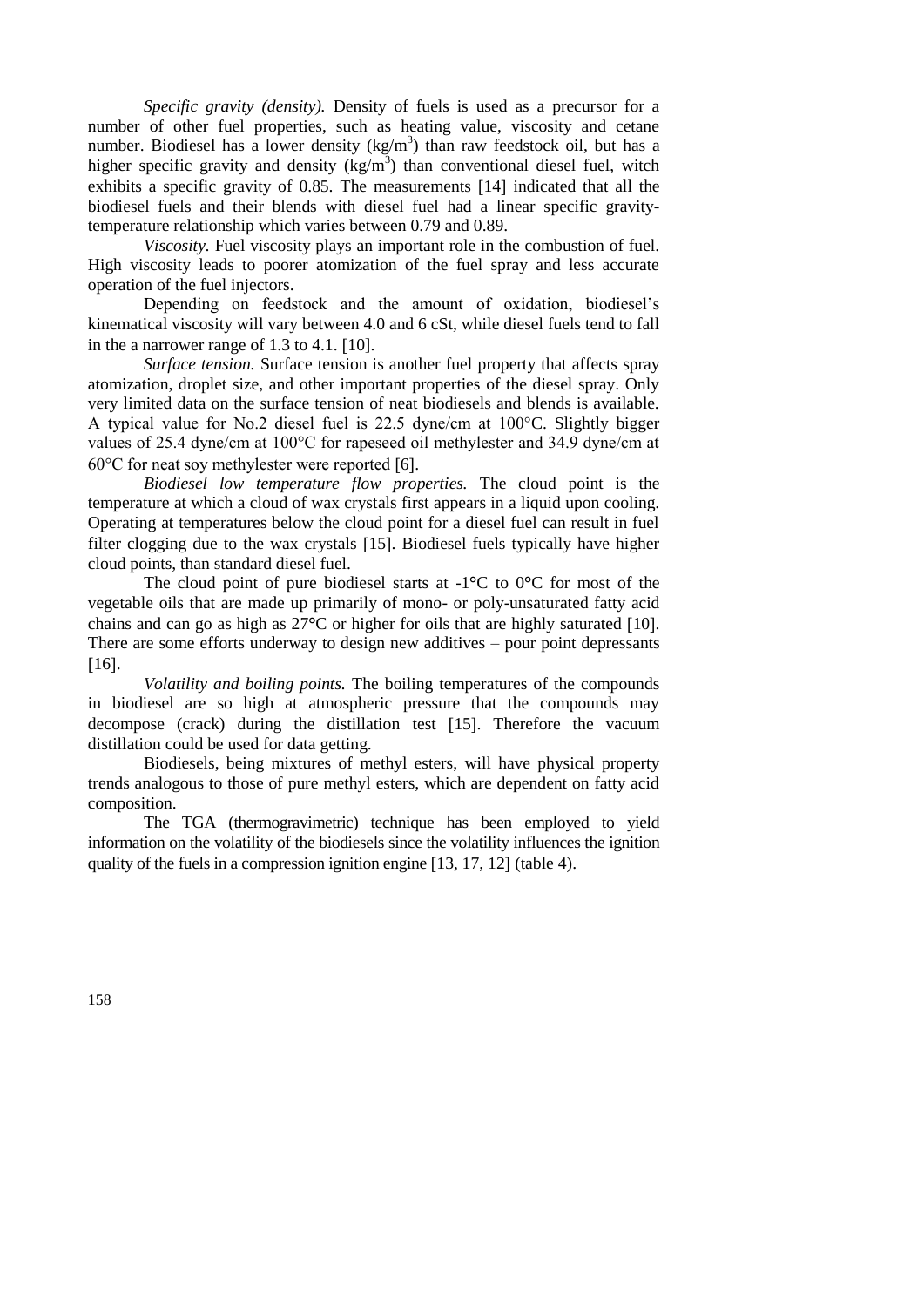| Samples        | Onset of volatilisation, °C* | Distillation temperature $({}^{\circ}C)$ |       |       |  |
|----------------|------------------------------|------------------------------------------|-------|-------|--|
|                |                              | 10%                                      | 50%   | 90%   |  |
| <b>SME</b>     | 178.2                        | 192.9                                    | 236.1 | >350  |  |
| <b>SEE</b>     | 187.3                        | 202.3                                    | 247.3 | 320.3 |  |
| <b>RME</b>     | 192.7                        | 206.9                                    | 251.8 | 293.6 |  |
| <b>REE</b>     | 203.2                        | 220.5                                    | 274.4 | >350  |  |
| No.1 winter DF | 54.7                         | 64.0                                     | 97.3  | 123.5 |  |
| No.2 summer    | 76.8                         | 94.1                                     | 168.3 | 211.4 |  |

**Tab.4.** Volatilisation and distillation temperatures from TGA **4 lentelė.** Lakumo ir distiliacijos temperatūros TGA

\* At 5% weight loss.

RME – rapeseed oil methyl ester; REE - rapeseed oil ethyl ester; SME-sunflower oil methyl ester; SEE- sunflower oil ethyl ester.

*Atomisation characteristics.* Physical fuel properties, such as viscosity, density and surface tension influence on fuel spray and fuel atomisation parameters. Experiments for the vaporisation mechanisms of a single RME and SME droplets characterisation have been conducted [18] in air at temperatures between 473 and 1020 K and at atmospheric pressure in the experimental chamber.

During the experiment [10] was noted, that droplets of vegetable oil methyl esters evaporate like mono-component liquid droplets, but with a very significant heating phase. For example, at 600 K, the heating phase represents 60% of the total vaporisation time for RME and SME. This result may be explained by the higher molecular weight (294 g/mol for RME against 142 g/mol for n-C<sub>10</sub>H<sub>22</sub>) and the higher boiling point (601 K for RME and 447 K for  $C_{10}H_{22}$ ) of the vegetable oil methyl esters.

Biodiesel has a higher flash point (100-180<sup>o</sup>C) [6] than diesel fuel (60-80**°**C), because biodiesel has a high number of FAMEs which are generally not volatile. Thus, biodiesel is safer to handle at higher temperatures than diesel.

Residual methanol in the fuel is a safety issue because very small amounts of methanol reduce the flash point [11].

*The cetane number (CN)* is one of the prime indicators of diesel fuel quality. It is related to the ignition delay time a material experiences upon injection into the combustion chamber. Generally the shorter the ignition delay-time, the higher the CN and vice versa.

The cetane number of biodiesels in general is at the high end of the range typical of No.2 diesel fuel. In the study [6] reported cetane numbers range from 45.8 to 56.9 for soy and from 48 to 61.8 for rapeseed methylesters.

*Heating value.* The heat content of the diesel fuel is approximately 45 MJ/ kg. The vegetable oil and their esters contained approximately 11% less heat energy on a mass basis because oxygen content. Since the densities of the biodiesel esters were 2-7% higher than those of diesel fuel, the heat energy of the biodiesels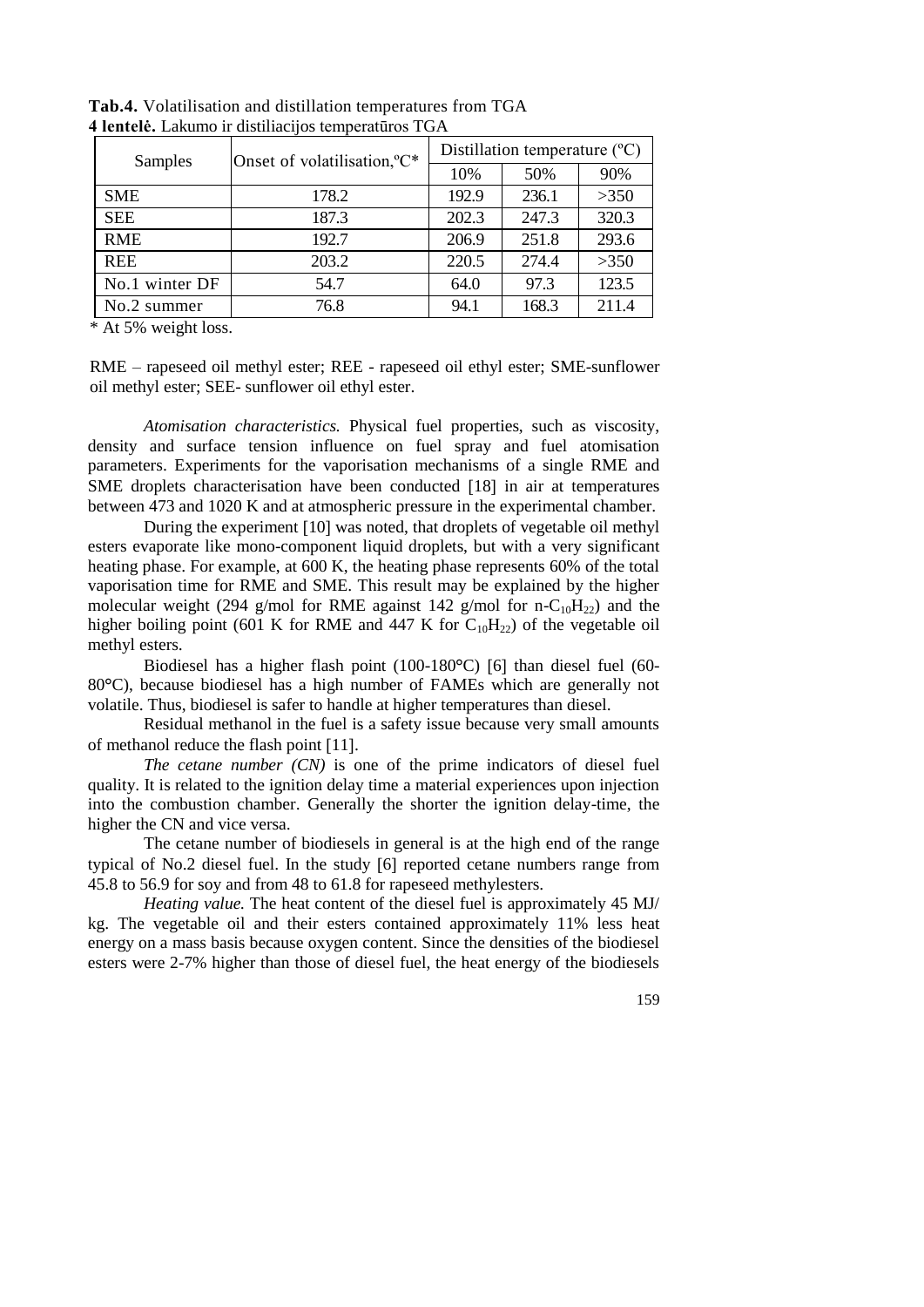therefore was about 4-9% lower on a volume basis. The gross heat of combustion of the four pure vegetable oils and the corresponding esters changes in range 39,5- 40,27 (pure oils) and 39,56-40,43 (esters relevant) [13].

*Stability*. A fuel is considered unstable when it undergoes chemical changes that produce undesirable consequences such as deposits, acidity, or a bad smell. There are three different types of stability:

*Thermal stability* addresses fuel changes that occur due to elevated temperature [19].

*Oxidative stability* refers to the tendency of fuels to react with oxygen at temperatures near ambient [10].

*Storage stability* is refers to the stability of the fuel while it is in long-term storage [10].

Experimental research of process of ageing with rapeseed methyl ester (RME) which was produced in Lithuanian manufactory was made [20]. 4 identical (2.5 l) samples of fresh RME were stored (exposed) in different conditions: closed vessel - on the daylight, in the dark, in the refrigerator; open vessel - on the daylight. Every week samples from each 4 vessels were taken to measure the following 6 parameters: induction period, acid value, iodine value, water content, density and viscosity.

In conclusion, it can be observed that rapeseed biodiesel, which is produced in Lithuanian manufactory, during 10 weeks storage period under normal conditions (in the dark) are stable enough and meet the requirements of standards.

*Material Compatibility.* Brass, bronze, copper, lead, tin, and zinc will oxidize diesel and biodiesel fuels and create sediments. The fuel or the fittings will tend to change colour and sediments may form, resulting in plugged fuel filters. Affected equipment should be replaced with stainless steel or aluminium. Acceptable storage tank materials include aluminium, steel, fluorinated polyethylene, fluorinated polypropylene, and Teflon [11].

*Biodegradability.* Vegetable oil methyl esters are reported to be non-toxic and easily biodegradable in an aquatic environment. It was determined [21] that during a 21 day period, 98% of pure rapeseed oil methyl ester (RME) and only 60% of pure fossil diesel fuel were biologically decomposed.

Currently biggest consumers of biodiesel are automotive transport, agriculture, inland recreational fishing and shipping. But intensive R&D to widen the use of biofuels, adjusting it to suit more powerful diesels are being done. Most experience in these fields is possed by world's most known engine builders Wartsila and MAN. Their powerful (Pe > 2000 kW) diesels adapted to work with biofuels are made for stationery use, but can work in ships just as well without any major alterations.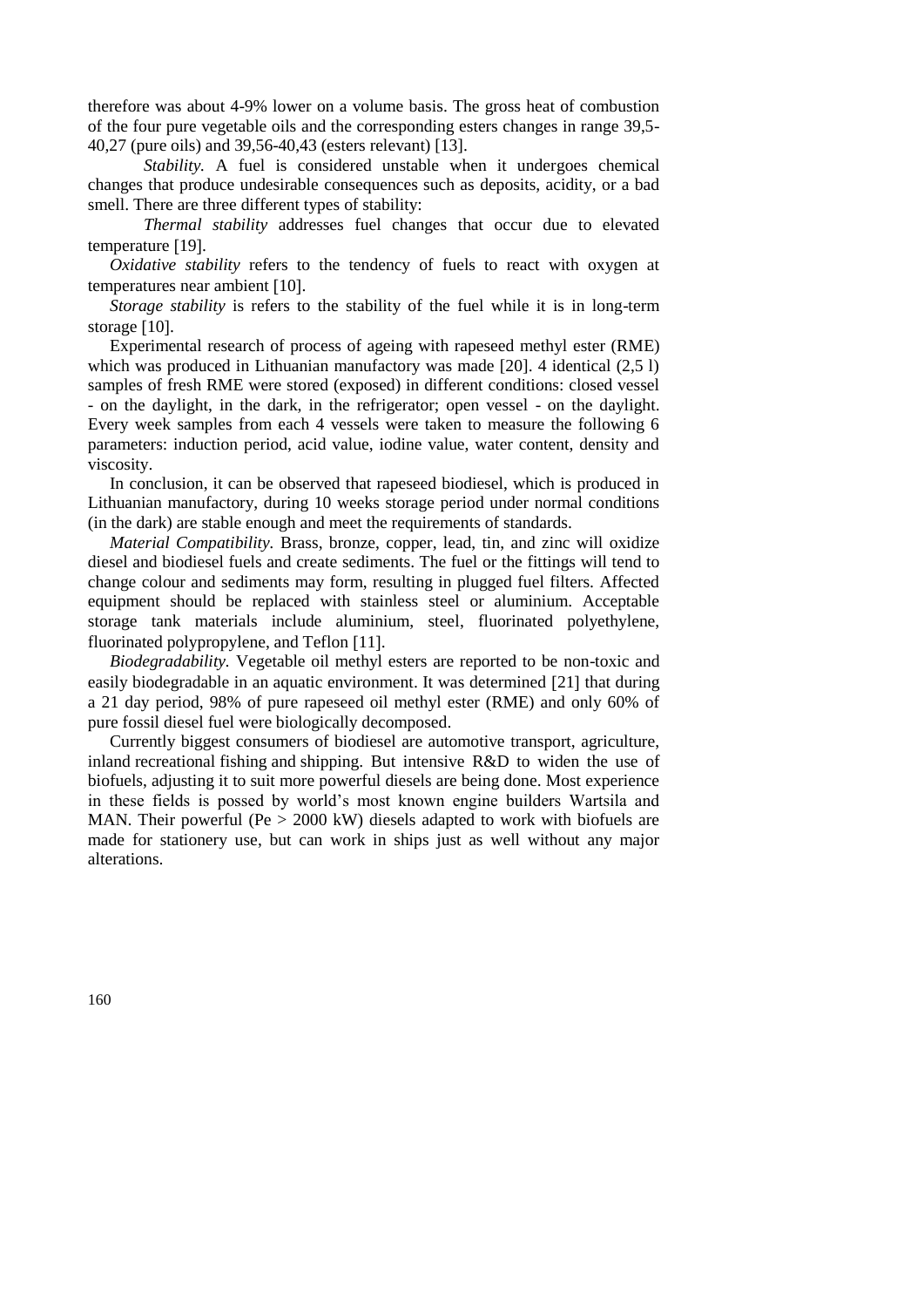| Builder,<br>year  | <b>Production</b>                                                          | <b>Use</b>                      |
|-------------------|----------------------------------------------------------------------------|---------------------------------|
| Wartsila,         | Multi fuel diesel generator set Wartsila 6L32,                             | Power station                   |
| 2002              | $Pe = 2760$ kW; $n = 750$ min <sup>-1</sup> made to work with              |                                 |
|                   | biofuel (unconverted palm oil). Can work with                              |                                 |
|                   | HFO and with further modifications LNG.                                    |                                 |
| Wartsila,         | Multi - fuel 7MW Wartsila<br>18W46<br><b>HFO</b>                           | Power station                   |
| 2008              | /Biofuel Diesel generator made to work with                                |                                 |
|                   | MDO, HFO, WFE, Vegetable oil, Palm oil,                                    |                                 |
|                   | Raseseed oil.                                                              |                                 |
|                   | Air pollutant concentrations, reduced to 15% $O_2$ .                       |                                 |
|                   | $NOx - 250mg/Nm3$ , PM-15 mg/Nm <sup>3</sup> ;                             |                                 |
| Wartsila          | Generator efficiently 46%.<br>Two Vasa LN32 engines work with biofuel [22] |                                 |
|                   |                                                                            | Power plant in<br>M/V Bastø III |
|                   | Recreational boats work with soya biodiesel in                             |                                 |
|                   | the Great Lakes, 1998                                                      |                                 |
| <b>USA</b>        | Two research ships work with soya biodiesel on                             | Power plant                     |
|                   | Lake Michigan, 2003                                                        |                                 |
| MAN,              | MAN B&W 5L27/38 engines for biofuel power                                  | Power station                   |
| 2005              | station in Epingen - Richen, Germany                                       |                                 |
| <b>MAN</b>        | MAN B&W 18V48/60 engine for cogeneration                                   | Power station                   |
| B&W,              | plant at Mouseron in Belgium, a biofuel version                            |                                 |
| 2007              |                                                                            |                                 |
| Earthrace,        | Two Cummins Mercruiser engines, both with a                                | Power plant                     |
| 2008              | power output of 350 kW. Powered by 100%                                    |                                 |
|                   | biodiesel from sustainable sources.                                        |                                 |
|                   | Gas turbines GE LM2500 works in biodiesel.                                 | Caribbean-based                 |
| <b>RCCL</b>       | RCCL started out with 5% blends and eventually                             | cruise ships                    |
|                   | fuelled the turbines with a 100 % biodiesel.                               |                                 |
| BVEnergi,<br>2007 | Two MAN diesel 1300 hp (975 kW) engines                                    | Luxury yacht                    |
|                   | Three Wärtsilä 6L20 main gensets capable of                                | Power plant in                  |
| 2012              | running on various types of liquid bio-fuels                               | M/V Aura II                     |
|                   | (LBF) as well as marine diesel oil                                         |                                 |

**Tab.5.**Stationary and marine diesel installation adapted to work by biofuel **5 lentelė.** Stacionarių ir jūrinių dyzelių instaliacijos pritaikytos dirbti biokuru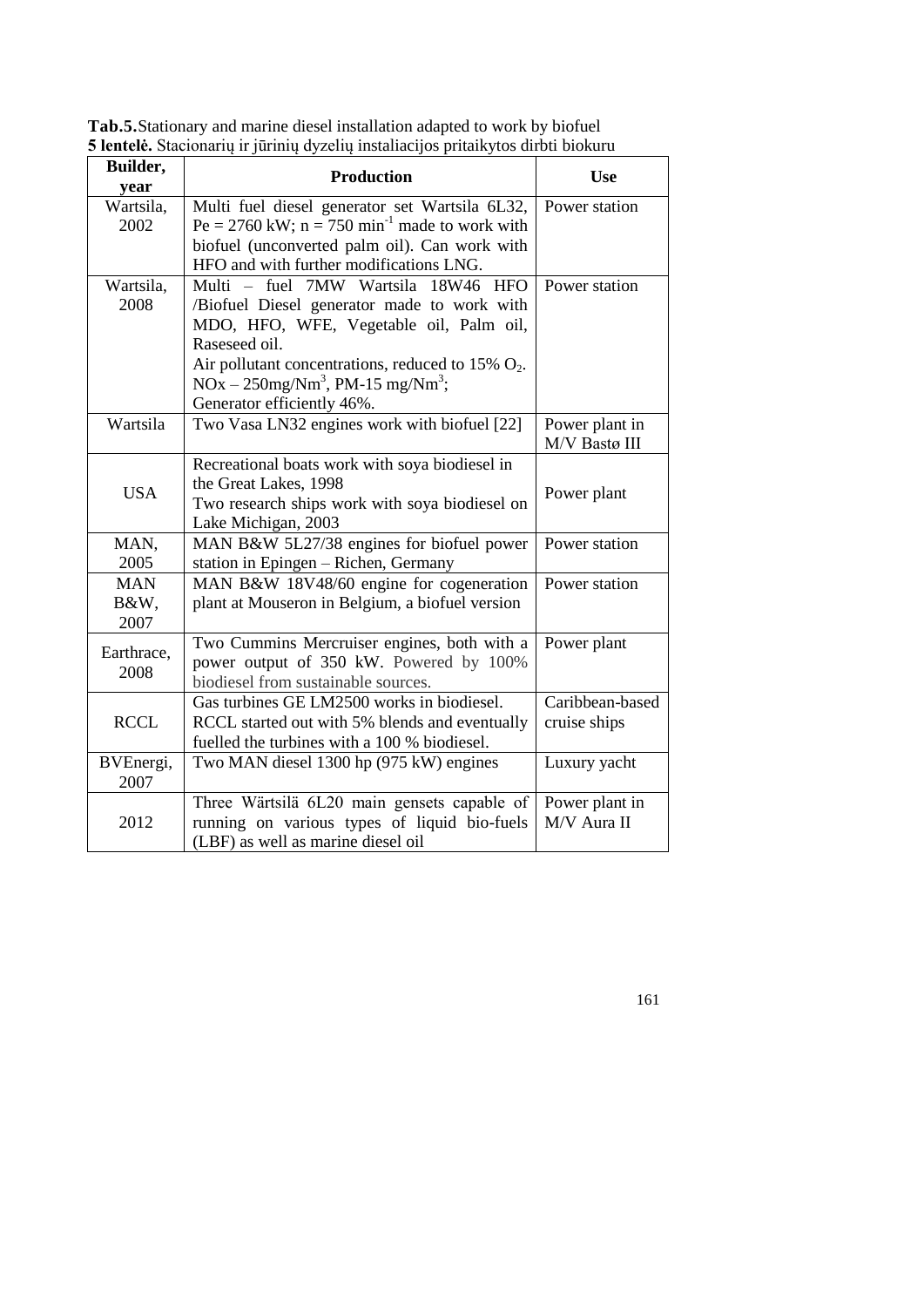

**Fig. 1.** Wartsila marine vessel " Bastø III" powered by biodiesel **1 pav.** Wartsila laivas " Bastø III", dirbantis biokuru.

| <b>U refluere.</b> Wallstid fally Dasu III Refluiting dubitionlys |                                     |
|-------------------------------------------------------------------|-------------------------------------|
| Vessel type:                                                      | Ro-ro/passenger Ship                |
| Gross tonnage:                                                    | 7,310 tons                          |
| Summer DWT:                                                       | 3,105 tons                          |
| Length:                                                           | 116 m                               |
| Beam:                                                             | 20 <sub>m</sub>                     |
| Draught:                                                          | $4.8 \text{ m}$                     |
|                                                                   | Vasa LN32                           |
|                                                                   | Cylinder configuration: W 12V32     |
|                                                                   | Power: 6960 kW                      |
|                                                                   | Speed: 750 rpm                      |
|                                                                   | Fuel consumption: 183 g/kWh         |
| Engine                                                            | 4 - stroke, non-reversible,         |
|                                                                   | turbocharged and intercooled diesel |
|                                                                   | engine                              |
|                                                                   | Cylinder bore: 320 mm               |
|                                                                   | Stroke: 400mm                       |

**Tab.6.** Technical data of Wartsila marine vessel " Bastø III" **6 lentelė.** Wartsila laivo " Bastø III" techniniai duomenys

Experience in the design and operation of these engines showed that there are a few technological problems that should be done, before introducing biofuels in marine transport (table 7):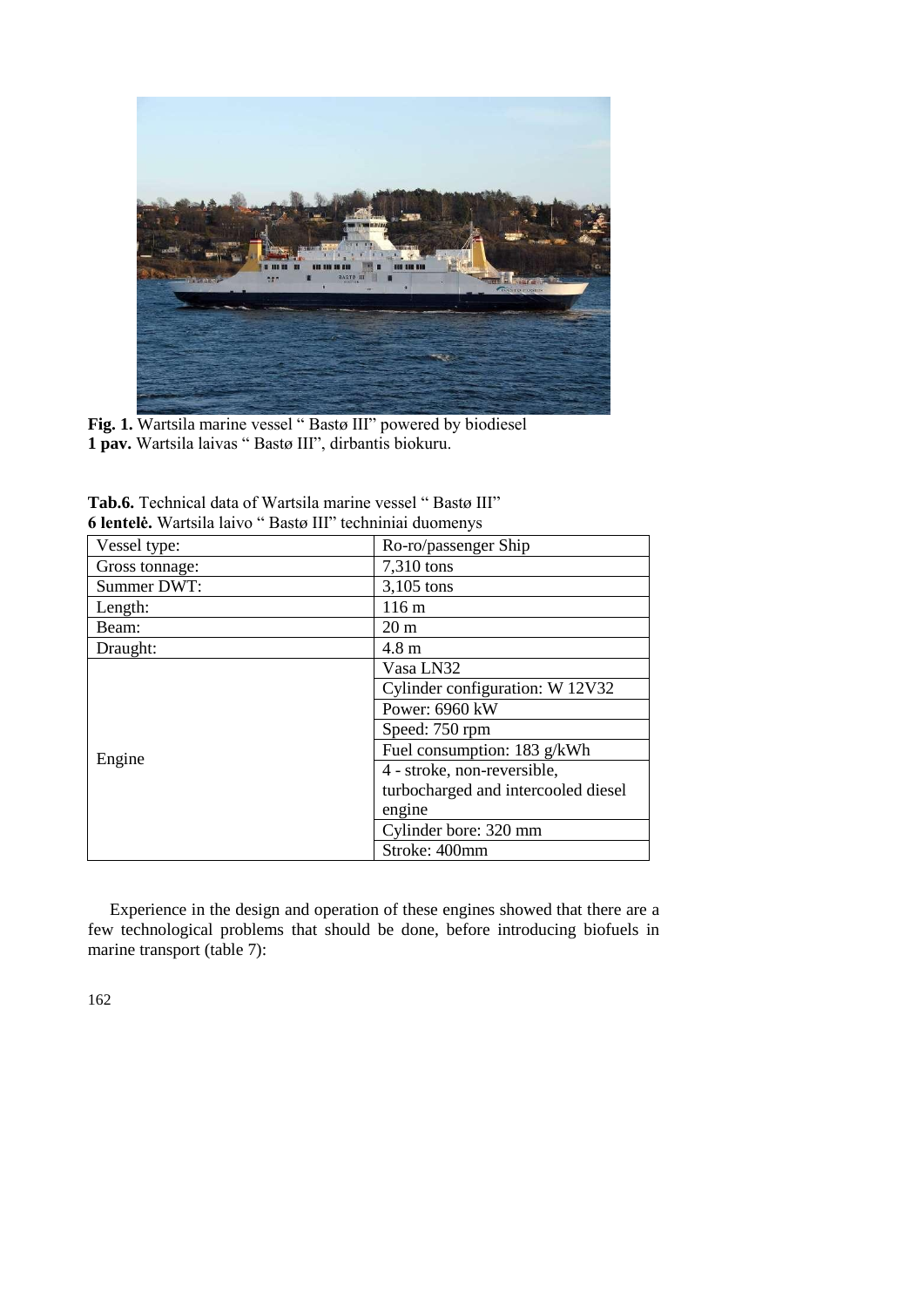**Tab.7.** Technological problems associated with implementation of biodiesel in marine diesels

| Conditions                                                                         | Problems and solutions using VO or FAME                                                                                                                                                         |                                                                                                                                                                                                                                                                                                                                                                                                                                                                                                                                                                                                                                                          |  |  |  |  |  |  |  |
|------------------------------------------------------------------------------------|-------------------------------------------------------------------------------------------------------------------------------------------------------------------------------------------------|----------------------------------------------------------------------------------------------------------------------------------------------------------------------------------------------------------------------------------------------------------------------------------------------------------------------------------------------------------------------------------------------------------------------------------------------------------------------------------------------------------------------------------------------------------------------------------------------------------------------------------------------------------|--|--|--|--|--|--|--|
| of using<br>biofuels                                                               | Vegetable OMS                                                                                                                                                                                   | Fat acid methyl (ethyl) esters                                                                                                                                                                                                                                                                                                                                                                                                                                                                                                                                                                                                                           |  |  |  |  |  |  |  |
| Pure<br>biofuels<br>$(100\%)$<br>and<br>mixtures<br>with other<br>marine<br>fuels. | Biofuel's physic - chemical changes when storing<br>vessel's tanks.<br>modification has to be done.<br>type and composition of mixtures, for ensuring the fuel yield.<br>types of fossil fuels. | (aging).<br>Researches of long-time storage aging and changing of fuel<br>properties have to be done in bunkering facilities reservoirs and<br>Biofuel's and it's mixtures effect on reservoirs and vessel storage<br>tanks (chemical and biochemical corrosion of metal). Research for<br>determination what concentration and type of biofuel does increase<br>corrosion. If there are possibilities of corrosion -storage tank<br>Biofuel's and it's mixtures cold yield deterioration. Research has to<br>be done to determine special means, differentiated according fuel<br>Selective compatibility of different types of biofuels with different |  |  |  |  |  |  |  |
|                                                                                    | Without restriction<br>complies<br>with HFO.                                                                                                                                                    | Without<br>restriction<br>complies<br>with MDO and MGO.                                                                                                                                                                                                                                                                                                                                                                                                                                                                                                                                                                                                  |  |  |  |  |  |  |  |
| 5% of<br>biofuel                                                                   | needed.                                                                                                                                                                                         | Adjusting the engine to work with biofuel. No special measures                                                                                                                                                                                                                                                                                                                                                                                                                                                                                                                                                                                           |  |  |  |  |  |  |  |
| 20% of<br>biofuel                                                                  | Possible effects on engine non<br>metal parts, corrosion of metal<br>parts and cavitations in high<br>pressure fuel system.                                                                     |                                                                                                                                                                                                                                                                                                                                                                                                                                                                                                                                                                                                                                                          |  |  |  |  |  |  |  |
| Pure<br>biofuels<br>and<br>mixtures<br>with more<br>that 20%                       | Engine and fuel system, vessel<br>fuel preparation system has to be<br>modified in order to comply<br>with current type of biofuels and<br>properties of fuel systems.                          | Might<br>be<br>necessary<br>to<br>additionally adjust fuel system<br>and change fuel injectors to<br>comply with greater than MGO<br>fuel viscosity.<br>Calorific value of nominal fuel supply portion decreases. Necessary                                                                                                                                                                                                                                                                                                                                                                                                                              |  |  |  |  |  |  |  |
| of biofuel.                                                                        | calorific value.                                                                                                                                                                                | to adjust high pressure fuel pump in order to compensate lower                                                                                                                                                                                                                                                                                                                                                                                                                                                                                                                                                                                           |  |  |  |  |  |  |  |

**7 lentelė.** Technologinės problemos, susijusios su biodyzelino panaudojimu jūriniuose dyzeliuose

Taking into account the increased security requirements for ships, there are additional specific general and organizational problems affecting usage of biofuels in marine transport required by the relevant decisions (table 8).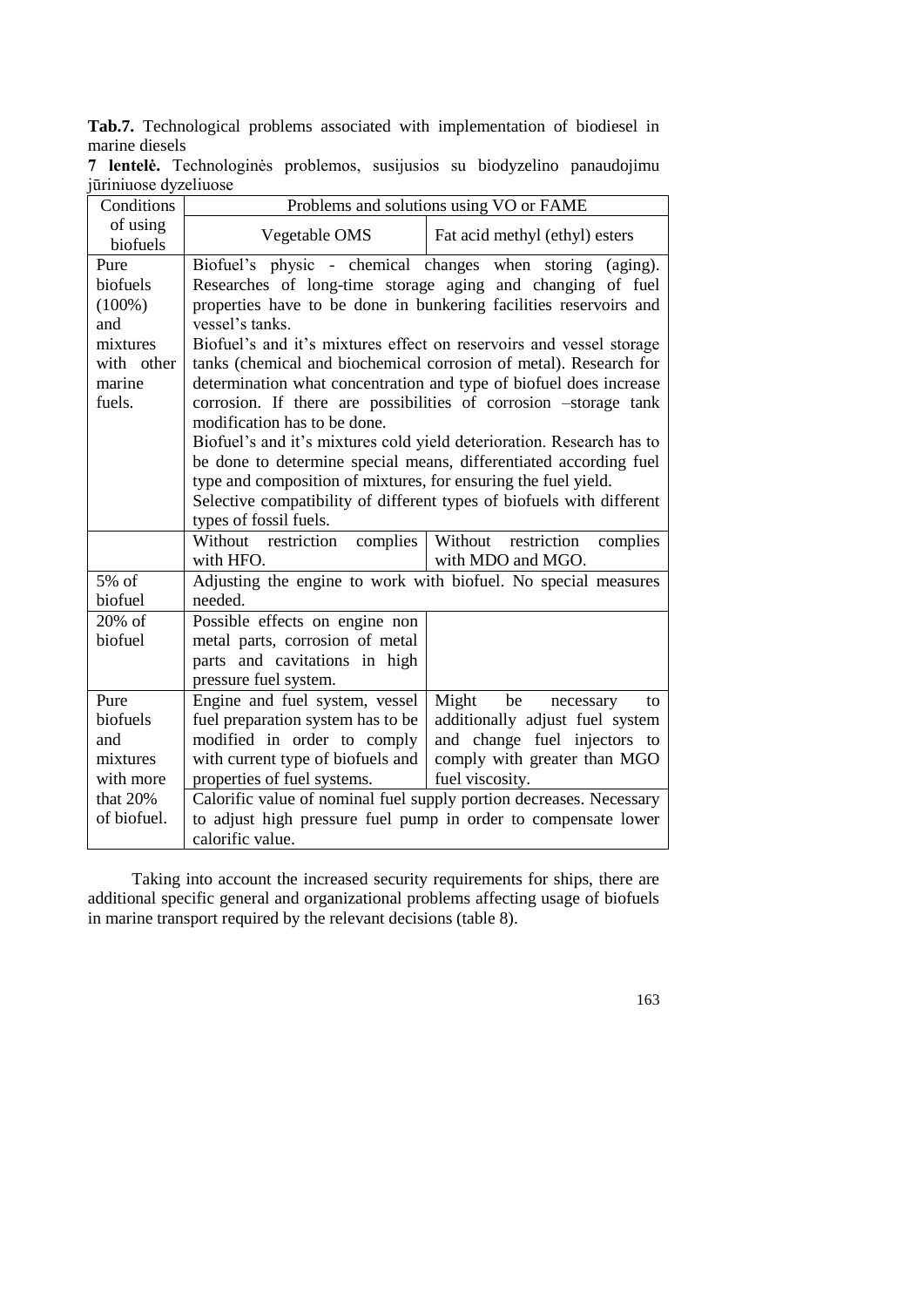**Tab. 8.** General and organizational problems associated with implementation of biodiesel in marine diesels

| Problem                                       | Solution                                             |  |  |  |  |  |
|-----------------------------------------------|------------------------------------------------------|--|--|--|--|--|
| No standards for marine                       | IMO, ISO, marine classification societies and        |  |  |  |  |  |
| biofuels and no legitimated                   | suppliers of biofuel should prepare and legislate    |  |  |  |  |  |
| regulations for its use in                    | appropriate standards<br>and other<br>normative      |  |  |  |  |  |
| ships.                                        | documents.                                           |  |  |  |  |  |
| infrastructure<br>for<br>No the North Street. | Special programme for biofuels bunkering network     |  |  |  |  |  |
| marine biofuels bunkering                     | has to be developed and implemented (stationery      |  |  |  |  |  |
| in the Baltic sea.                            | and mobile bunkering network).                       |  |  |  |  |  |
| Insufficiently clear                          | Extensive analysis of current situation<br>and       |  |  |  |  |  |
| economical expediency and                     | perspective conjuncture of biofuels and fossil fuel  |  |  |  |  |  |
| payback of using biofuels                     | markets has to be made. Differences of current and   |  |  |  |  |  |
| in ships.                                     | future prices of these fuels must be estimated, with |  |  |  |  |  |
|                                               | respect to political decisions that influence        |  |  |  |  |  |
|                                               | solutions on the development of biofuels,            |  |  |  |  |  |
|                                               | considering ecological and economical situation.     |  |  |  |  |  |
| Insufficient<br>biofuel                       | The programmes of development of the use of          |  |  |  |  |  |
| production amounts, not                       | biofuels in marine transport must be in line with    |  |  |  |  |  |
| ensuring it's availability                    | biofuels production capacities. Analysis of possible |  |  |  |  |  |
| and competitiveness in the                    | sources for biofuels production (alga<br>new         |  |  |  |  |  |
| marine fuel market.                           | aquaculture) and technologies (Fisher Trops method   |  |  |  |  |  |
|                                               | for recycling of bioenergetical materials) has to be |  |  |  |  |  |
|                                               | made at least for the years 2020–2030. The           |  |  |  |  |  |
|                                               | expediency and needs for investments to use          |  |  |  |  |  |
|                                               | biofuels in maritime transport should be evaluated   |  |  |  |  |  |
|                                               | accordingly.                                         |  |  |  |  |  |

**8 lentelė.** Bendrosios ir organizacinės problemos, susijusios su biodyzelino panaudojimu jūriniuose dyzeliuose

## **Current status of biodiesel market in EU**

The global transport sector in 2010 consumed about 2,2 billion tons of oil equivalents (Mtoe) [23]. About 12-16% of total transport energy consumption accounted for marine sectors. In the Baltic Sea the average fuel consumption is 5,9- 6.2 Mt [24] i.e. about 1,8% of the global marine sector consumption per year.

According to the data provided by British Petroleum (BP), the energy used for transport will continue to be dominated by crude oil, but – will grow slowly. The slowing of growth in total energy in transport is related to higher oil prices. The growth of oil in transport slows even more dramatically, due to displacement of oil by biofuels. The main cause of it is EU set minimal fraction of biofuel for transport sector in 2010 had to be no less than 5,75 %, till 2020 - 20%.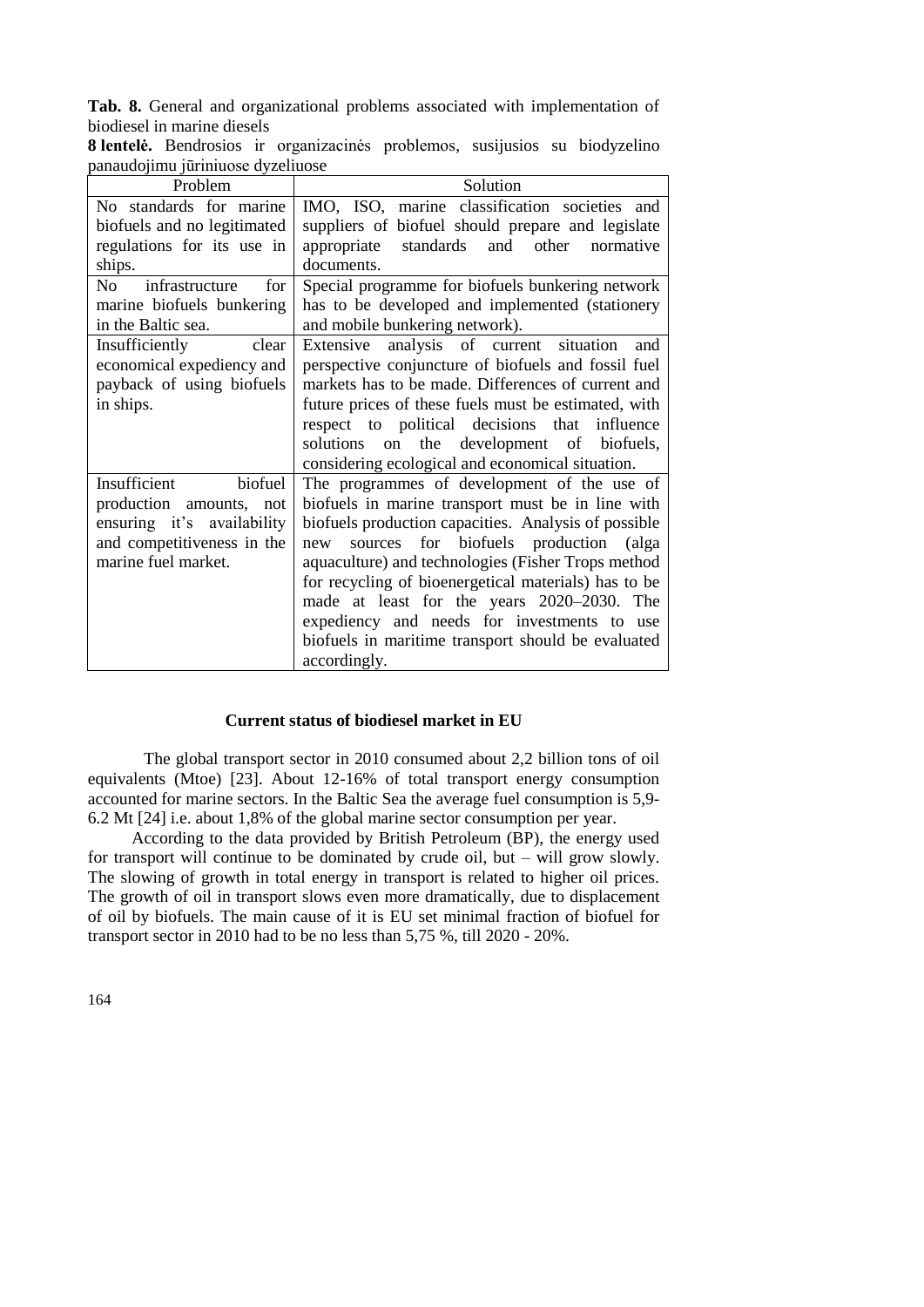It means that in marine transport sector, where currently dominated oil products, at 2020 should be using 20% of biofuel and most promising alternative fuel as marine biofuel is biodiesel.

The prices of marine fuels strongly depend on global oil crude prices which are related with reduction of hydrocarbon resources. During the last 10 years crude oil prices increased more than twice, i.e. 2.8 times from 209 US\$/t in 2000, till 583 US\$/t in 2010. During the same period prices of marine distillates (MDO, MGO), and rapeseed oil increased by the same number as crude oil, but the price of residual oils increased more than 3 times. As we see in table 9 biodiesel are more expensive than fossil fuels. The price for biodiesel is 1.5-2 times higher than fuel oil with the same chematological properties.

|      | 2 IUNUU 1991 JAARD AHU LUSU ILEE ARAHA AHU KANAS, OS 9/1 |            |            |             |             |            |            |           |  |
|------|----------------------------------------------------------|------------|------------|-------------|-------------|------------|------------|-----------|--|
| Year | Crude                                                    | <b>MDO</b> | <b>MGO</b> | <b>LSFO</b> | <b>HSFO</b> | <b>IFO</b> | <b>IFO</b> | Rapeseed  |  |
|      | oil                                                      |            |            | $1\%$ S     | $3,5\%$ S   | 180 cSt    | 380 cSt    | oil price |  |
|      | US dollars per tonne, $\frac{s}{t}$                      |            |            |             |             |            |            |           |  |
| 2000 | 208.87                                                   | 232.25     | 256.47     | 154.07      | 135,16      | 144.34     | 138,5      | 359       |  |
| 2005 | 399.64                                                   | 459.08     | 505.04     | 254.28      | 228.49      | 253.33     | 234.5      | 669       |  |
| 2010 | 582.70                                                   | 637.74     | 666.03     | 473,58      | 439,55      | 467,13     | 448,50     | 1012      |  |

**Tab. 9.** Different types of marine fuel and rapeseed oil prices, US\$/t **9 lentelė.** Įvairių jūrinio kuro rūšių ir rapsų aliejaus kainas, US \$/t

Biodiesel prices in most cases depending on external factors such as the increase of oil prices, production capacity, subsidies, duties and the worldwide availability of biofuels, political stability of countries as main energy suppliers, stability of global economy and banking sectors.

Today, the EU is the world's biggest producer and consumer of biodiesel. Biodiesel production and consumption is on the rise, the industry is still not running at full capacity. In 2006-2010 period, biodiesel production amounted 4.9- 9,6 million tonnes, but production capacity was more than twice higher. It has been a significant rise in production between 2007 and 2008. High oil prices in the first half of 2008 made it highly attractive and economical to substitute fossil fuels by biofuels (Table 10).

Another outcome of price difference is that EU biofuel users import up to 50% of needed amounts of biofuels whereas local biofuel producers use less than 50% of their nominal production capacity. This is because imported low quality biofuel (palm oil) is cheaper but suits well for the use with darker oil fuels, used in maritime transport.

For marine transport most promising biofuel is unconverted plant oils (palm, soy, raps seed and others.). Using these biofuels cost of the fuel increases proportionally to the part of biofuel in the mixture.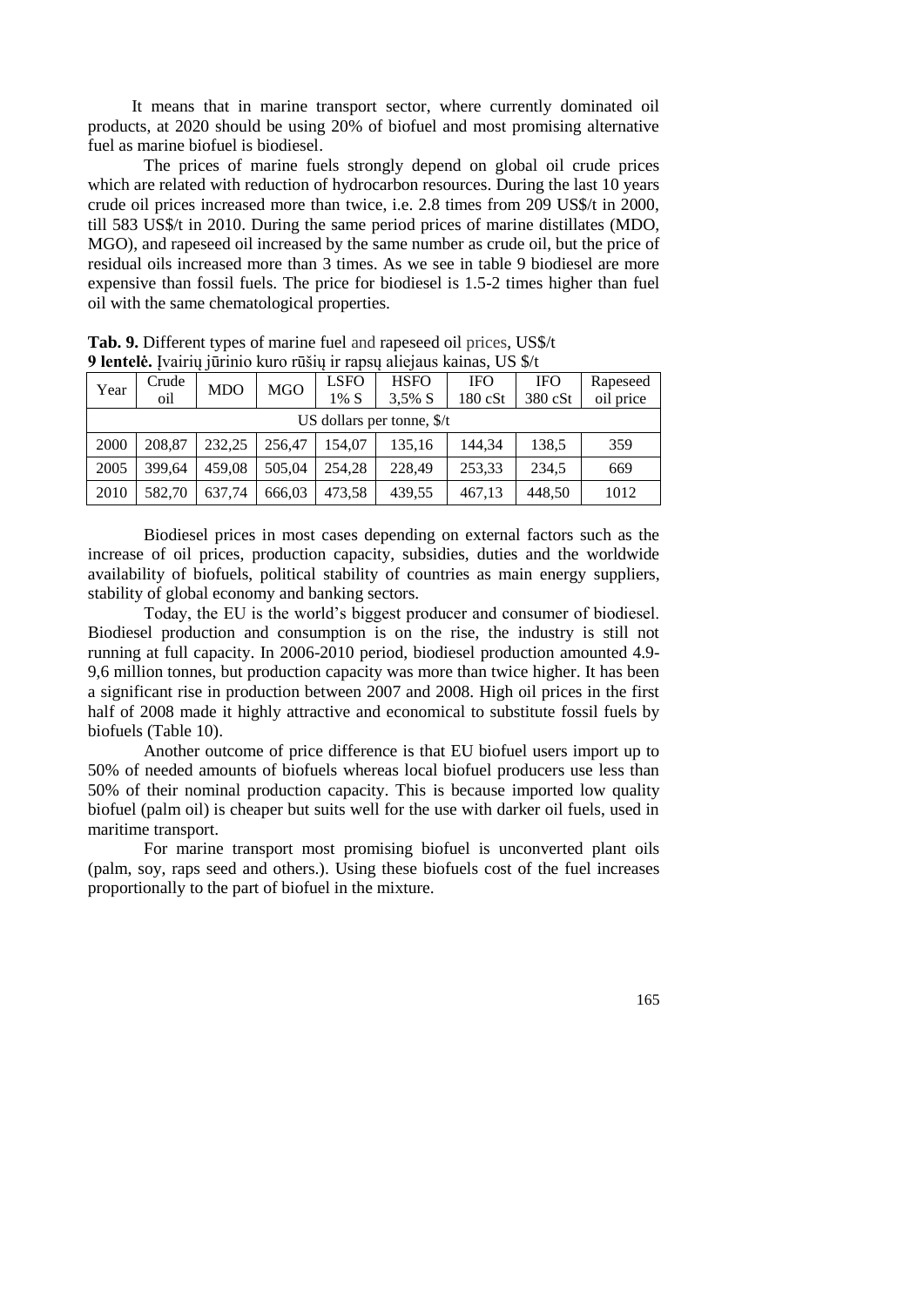**Tab.10.** Development of biodiesel production capacity, production volumes, consumption and other parameters in EU-27 during 2006-2011

| $\mu$ aramcu ar 2000-2011 (125-27) |       |       |       |       |       |       |
|------------------------------------|-------|-------|-------|-------|-------|-------|
| Year                               | 2006  | 2007  | 2008  | 2009  | 2010  | 2011  |
| Production capacity, kt/y          | 6069  | 10289 | 16000 | 20909 | 21904 | 22117 |
| Production volume, kt/y            | 4890  | 5708  | 7755  | 9046  | 9570  | 8800  |
| Biodiesel consumption, kt/y        | 4074  | 5899  | 8018  | 9667  | 10742 | 10588 |
| Total biodiesel imports, kt*/y     |       | 9030  | 9242  | 8901  | 8583  | 9693  |
| Crude oil price, US\$/t            | 477,5 | 530,6 | 712,9 | 452,1 | 582,7 | 815,7 |
| RME Price, US\$/t                  | 723   | 950   | 1500  | 800   | 1012  | 1365  |
| $\mathbf{v}$                       |       |       |       |       |       |       |

**10 lentelė.** Biodyzelino gamybos pajėgumai, gamybos apimtys, suvartojimas ir kt. parametrai 2006-2011 (ES-27)

\*Metric tons;

Using 20% of biodiesel in fuel blend with MDO or MGO prices will exceed 20-70 US\$/t. Most price rise is when residual oils is mixed with 20% of biodiesel – from 30 till 111 US\$/t. It is obvious that the conditional price increase will be most sensible when base fuel oil is cheapest (fig. 2).



Fig. 2. Increasing of marine fuel prices depending on biodiesel in the blend,  $\frac{f}{f}$ **2 pav.** Laivų kuro kainų padidėjimas, priklausomai nuo biodyzelino kiekio mišinyje, \$/t

Calculations which had been done prospectively to year 2035 shows that changing from MDO to biodiesel fuel expenses will double until the new (second and third) generation of biofuel will be used.

Current situation in marine biofuels market could change if the base of raw materials production will be successfully expanded. That could be achieved if energetic algae growth (aquaculture) and processing technology will be mastered [25, 26].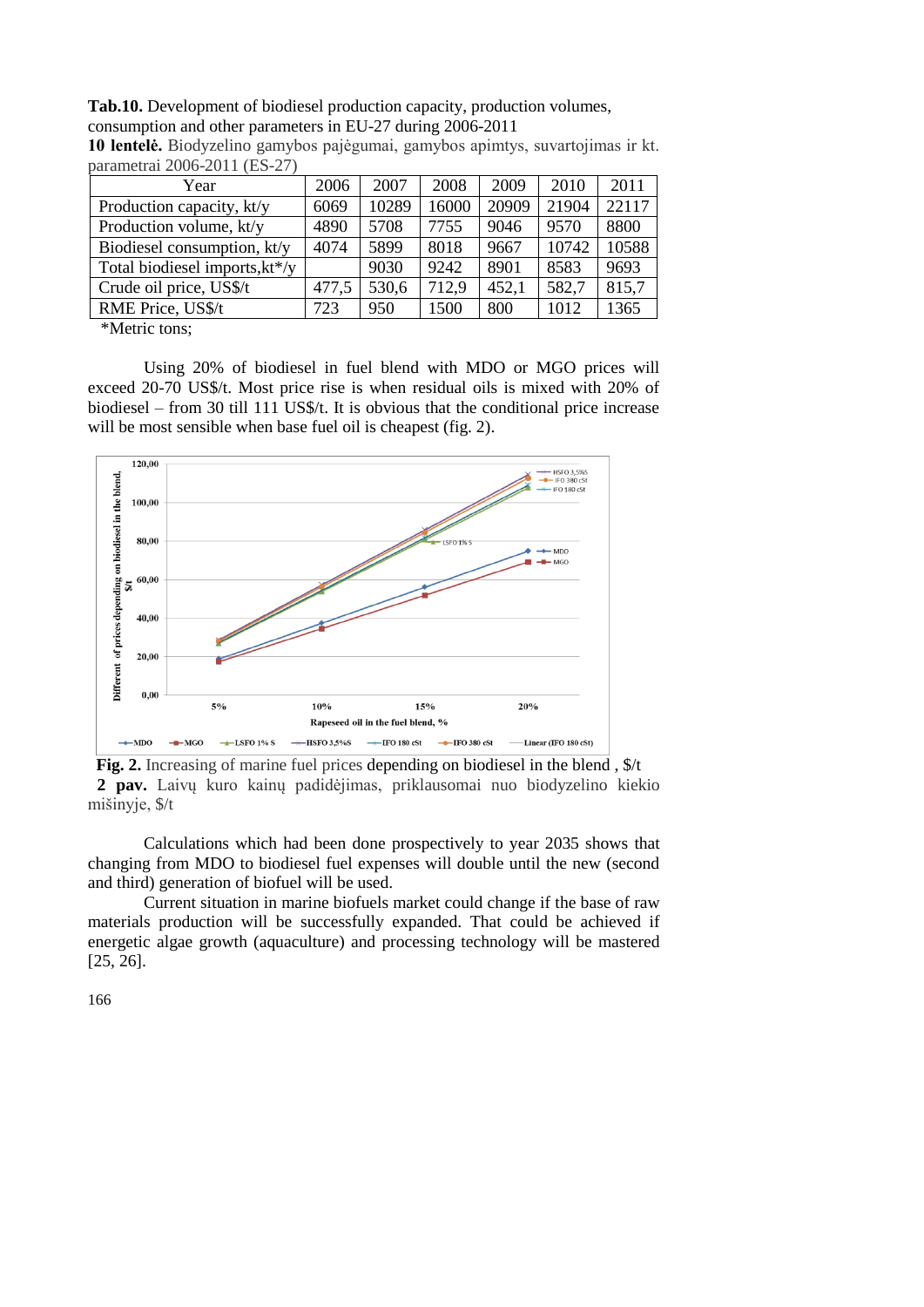However these forecast are not very reliable, as we can from price jump and drop in 2008 and 2009. Considering the fact that RME prices depends more on technological progress rather than on varying conjuncture of raw material prices there is a reason to believe that conjunctural price increases may not be so strong.

For all these reasons consumption of biofuel in transport sector usually doesn't exceed nominal amount set in the EU directive. This circumstance is especially important in marine transport sector where fuel consumption usually compose 30 – 40% of total ship exploitation cost.

The increasing production and availability in the market of the secondgeneration biofuel could improve economic reasons (reduce biofuels price) and open possibilities widespread use biofuels in marine transport sector.

# **Conclusions**

Marine transport is a very important sector of world economy, which consumes  $300 - 400$  Mt of fuels that makes up  $12 - 15%$  of total global transport consumption yearly. According to global trends marine sector is also searching for possibilities to replace part of petroleum fuels with biofuels made from renewable sources.

It`s well known that chemically converted (esterified) plant oils and animal fats by their chemotological properties are very close to diesel fuel and in little quantities mixed into diesel fuel (5%) can be used in any diesel engines with no technical alteration.

Slow and medium speed powerful marine engines can use raw biofuel (vegetable oils and animal fats) mixed with heavy fuel oil without any difficulties.

The possibilities to use biofuels in marine diesels were convincingly demonstrated in created modified industrial and marine applications that work on biofuels (MAN, Wartsila and etc.)

The main barriers for wider use of biofuels in maritime transport currently and in the near future is 20-50% higher price in comparison with fossil fuel and lack of biofuel supply and bunkering infrastructure in EU and Baltic Sea ports.

Biofuel perspectives in maritime transport can be changed radically by uptake of the next generation raw materials (algae) and the EU and IMO consistent tightening of requirements to reduce greenhouse gas emissions in the maritime transport sector.

### **References**

- 1. Energy Outlook 2030. British Petroleum, 2011.
- 2. Energy, transport and environment indicators. Eurostat, 2011.
- 3. Charles L. Peterson, Dick L. (1991). Auld. Technical overview of vegetable oil as transportation fuel, FACT-Vol. 12, Solid Fuel Conversation for the Transportation Sector, ASME, 45-54 p.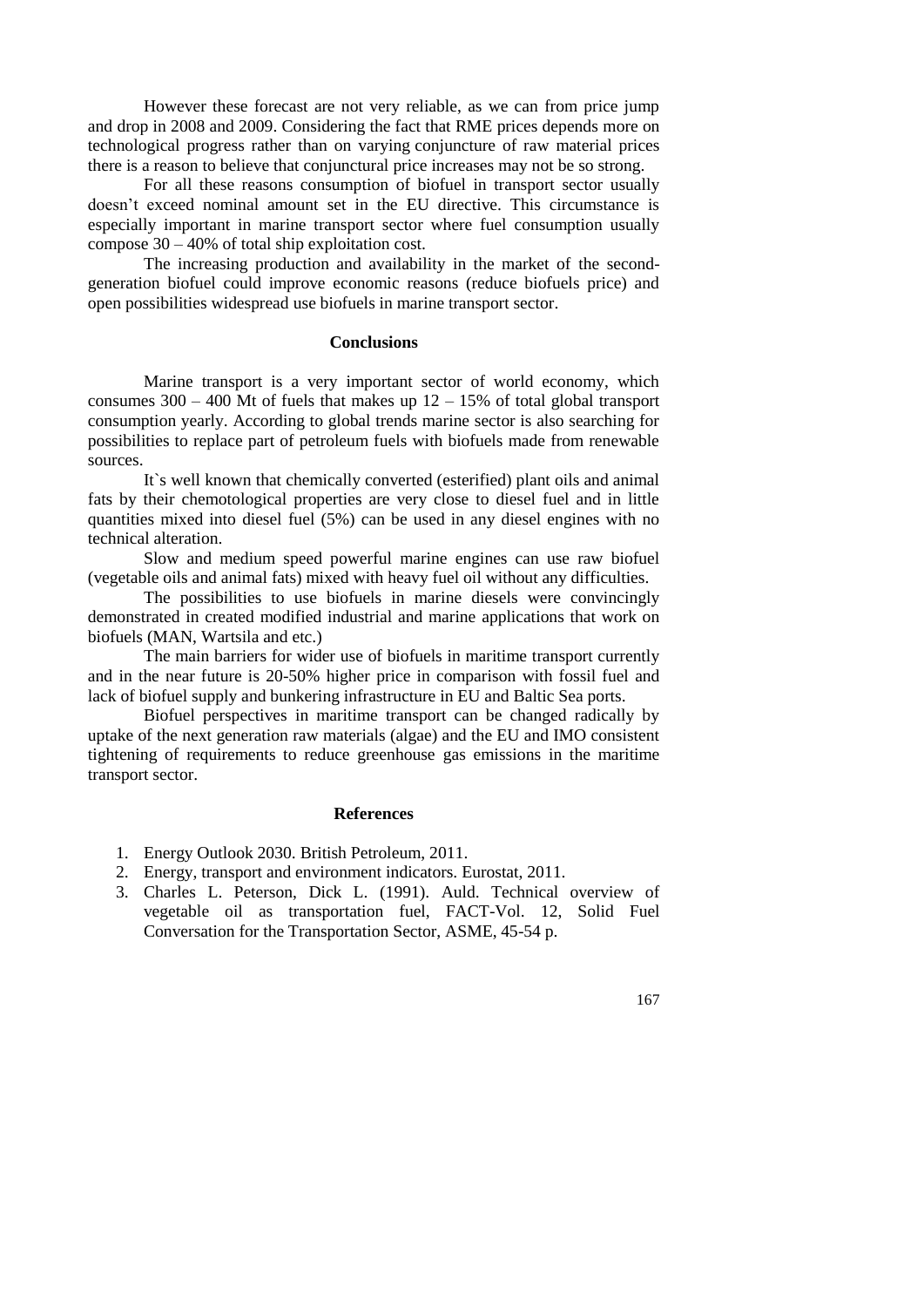- 4. S. Kalligeros, F. Zannikos, S. Stournas, E. Lois, G. Anastopoulos, Ch. Teas and F. Sakellaropoulos (February 2003). An investigation of using biodiesel/marine diesel blends on the performance of a stationary diesel engine, Biomass and Bioenergy, Volume 24, Issue 2, 141-149.
- 5. А.П. Марченко, А.А. Прохоренко, А.А. Осетров, В. Смайлис, В. Сенчила (2004). Сравнительная оценка эффективности применения растительных топлив в дизельном двигателе // Двигатели внутреннего сгорания, Nr.1, p. 46-52.
- 6. Michael S. Graboski, Robert L.McCormick. (1998). Combustion of fat and vegetable oil derived fuels in diesel engines. Progress in Energy and Combustion Science. Vol. 24, pp. 125-164.
- 7. Gerhard Knothe (November 2001). Historical perspectives on vegetable oil-based diesel fuels, Industrial Oils, Volume 12, 1103 – 1107p.
- 8. A.S. Ramadhas, S. Jayaraj, C. Muraleedharan. (2004). Use of vegetable oils as I.C. engine fuels—A review, Renewable Energy 29, Pages 727– 742.
- 9. Biodiesel Production Technology. (July 2004). NREL/SR-510-36244, NREL, 105 p.
- 10. K. Shaine Tyson. (2004). Biodiesel handling and use guidelines, u.s. department of energy, 60.
- 11. K. Shaine Tyson. (2001). Biodiesel Handling and Use Guidelines, NREL, Pages 18.
- 12. Massimo Cardone, Marco Mazzoncini, Stefano Menini, Vittorio Rocco, Adolfo Senatore, Maurizia Seggiani and Sandra Vitolo. (December 2003). Brassica carinata as an alternative oil crop for the production of biodiesel in Italy: agronomic evaluation, fuel production by transesterification and characterization, Biomass and Bioenergy, Volume 25, Issue 6, Pages 623- 636.
- 13. X. Lang, A. K. Dalai, N. N. Bakhshi, M. J. Reaney and P. B. (October 2001). Hertz Preparation and characterization of bio-diesels from various bio-oils, Bioresource Technology, Volume 80, Issue 1, Pages 53-62.
- 14. Y. Yuan, A. Hansen, and Q. Zhang. (September 2004)."The Specific Gravity of Biodiesel Fuels and Their Blends With Diesel Fuel". Agricultural Engineering International: the CIGR Journal of Scientific Research and Development. Manuscript EE 04 004. Vol. VI. Pages 11.
- 15. Biodiesel Analytical Methods. (July 2004). NREL/SR-510-36240, NREL, Pages 95.
- 16. Schumacher L.G. and others. (1999) Cold Flow Properties of Biodiesel and Its Blends With Diesel Fuel, ASAE meeting presentation, Pages 7.
- 17. J. W. Goodrum (March 2002). Volatility and boiling points of biodiesel from vegetable oils and tallow, Biomass and Bioenergy, Volume 22, Issue 3, Pages 205-211.
- 18. Celine Morin, Christian Chauveau and Iskender Gokalp. (March 2000). Droplet vaporisation characteristics of vegetable oil derived biofuels at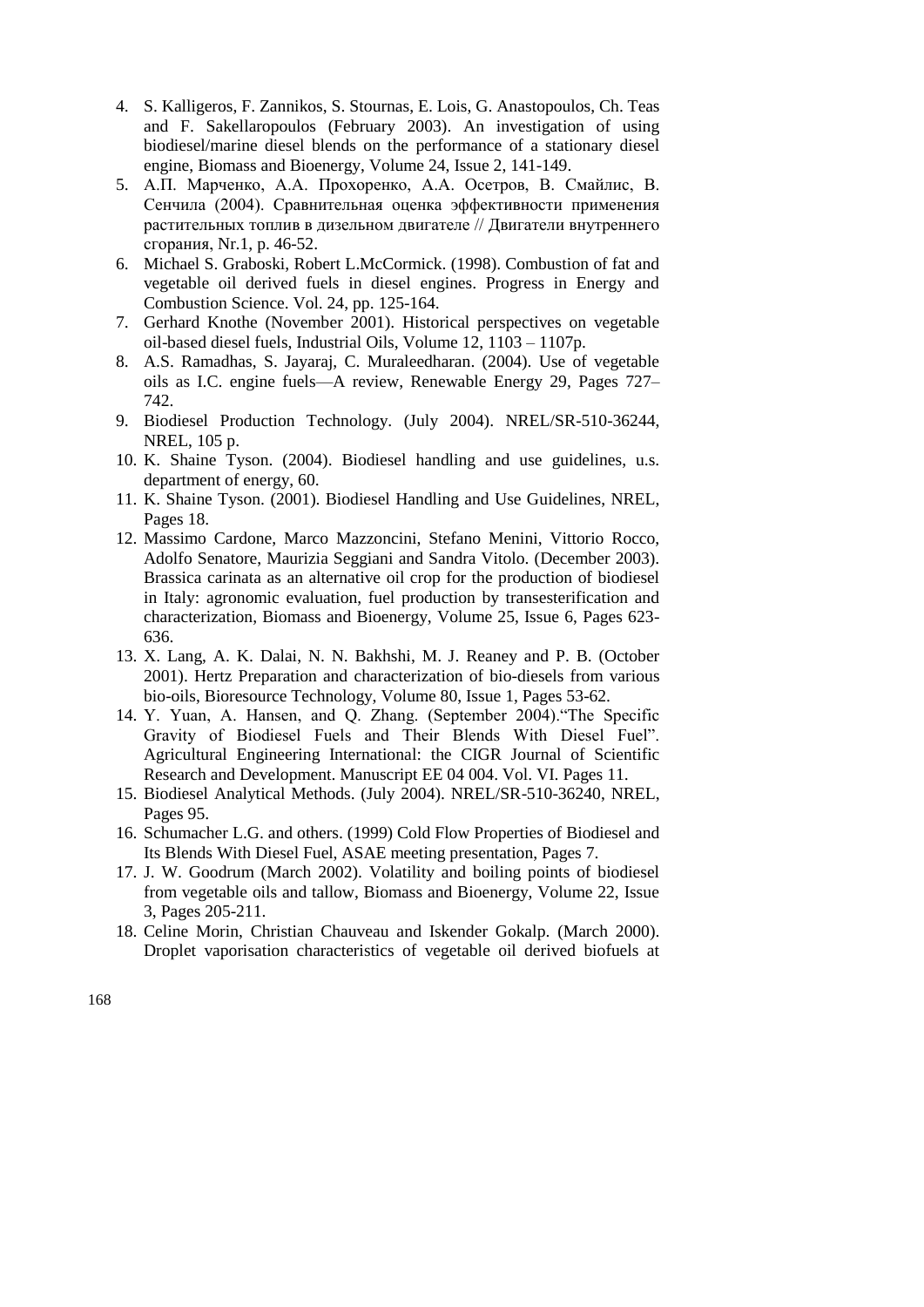high temperatures. Experimental Thermal and Fluid Science, Volume 21, Issues 1-3, Pages 41-50.

- 19. Business Management for Biodiesel Producers. (July 2004). NREL/SR-510-36242, NREL, Pages 205.
- 20. L. Lubienė, Smailys V., Bereišienė K. (2008). Rapsų biodyzelino senėjimo proceso tyrimai. Tarptautinė konferencija "Technologijos mokslo darbai Vakarų Lietuvoje". Klaipėda university.
- 21. V. Makareviciene, P. Janulis (2003). Environmental effect of rapeseed oil ethyl ester, Renewable Energy 28, Pages 2395–2403.
- 22. Opdal, O.A. and Fjell Hojem, J. "Biofuels in ships: A project report and feasibility study into the use of biofuels in the Norwegian domestic fleet", ZERO report 18 December 2007;
- 23. Global Transport Scenarios 2050. World Energy Council, 2011.
- 24. Modelling marine exhaust emissions in the Baltic Sea. European Commission, 2010.
- 25. A Review of the Potential of Marine Algae as a Source of Biofuel in Ireland, February 2009.Report prepared for Sustainable Energy Ireland;
- 26. Sustainable Production of SECOND Generation Biofuels Potential and perspectives in major economies and developing countries. International Energy Agency, 2011.

Витаутас Смайлис, Кристина Берейшене, Вигинтас Даукшис

# БИОДИЗЕЛЬ КАК АЛЬТЕРНАТИВНОЕ ТОПЛИВО ДЛЯ МОРСКОГО ТРАНСПОРТА

## Аннотация

Биодизель, как альтернатива нефти в секторе транспортной энергетики, уменьшает нежелательную зависимость от невозобновляемого, постоянно дорожающего ископаемого сырья и смягчает неблагоприятные воздействия морского транспорта на окружающую среду, в первую очередь – эмиссию тепличных газов (СО<sub>2</sub>, СН<sub>4</sub>) и твердых частиц (ТЧ). Учитывая это, ЕС и некоторые другие страны (например, США) разработали и осуществляют национальные программы, предназначенные для расширения объемов применения биотоплив не только на сухопутном, но и на морском транспорте.

Известно, что химически конвертированные (эстерифицированные) растительные и животные жиры, по нескольким основным химотологическим и экологическим показателям не уступают, а в отдельных случаях и превосходят нефтяные топлива. Важнейшие из них – более высокое (51–56) цетановое число, меньшая возгораемость, более легкая биодеградация в природных условиях, значительно меньшая эмиссия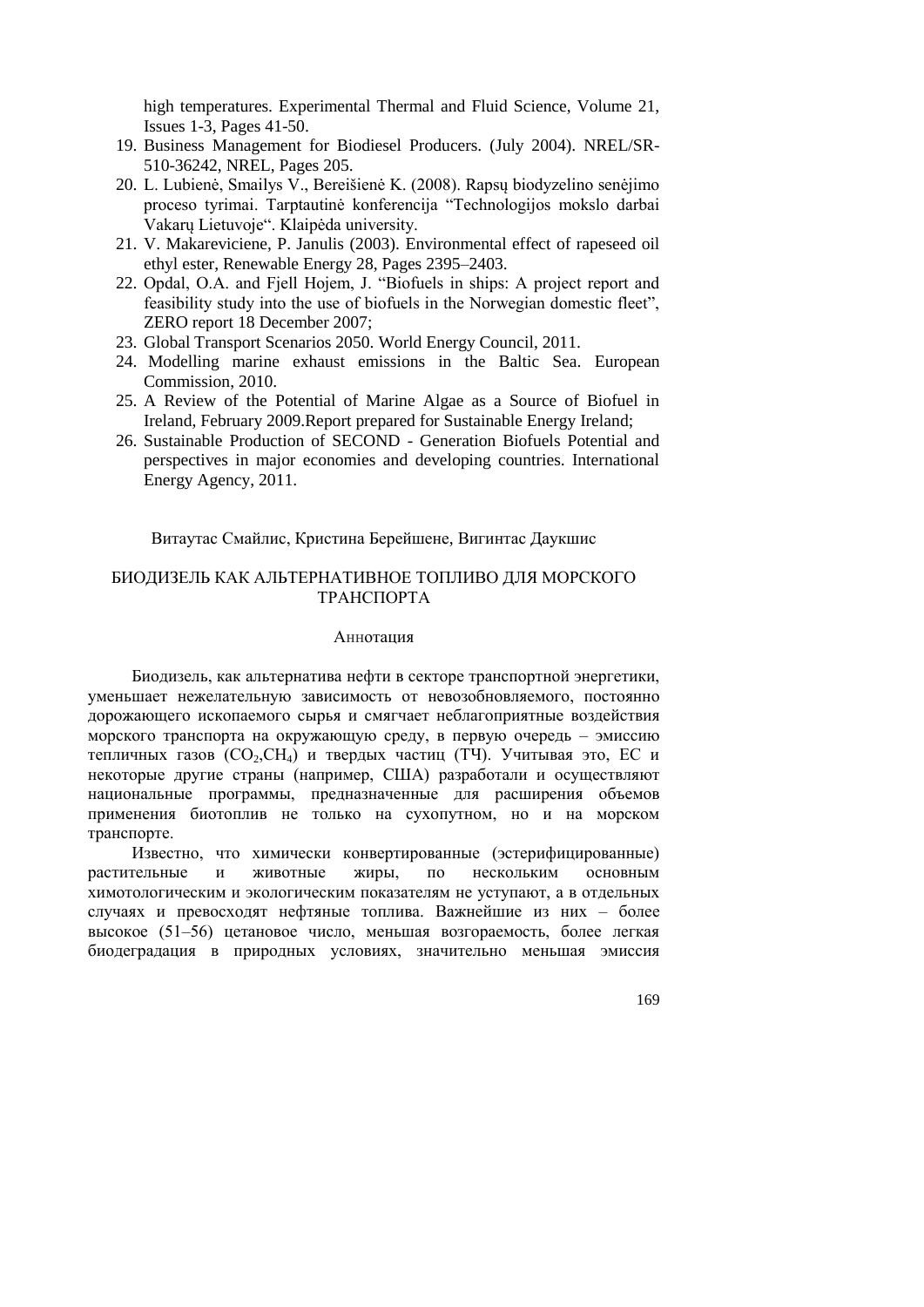продуктов неполного сгорания (СО, СН, ТЧ) и естественная нейтрализация тепличных газов в процессе выращивания сырья.

Исследования также показали, что и неконвертированные растительные масла тоже имеют хорошие перспективы в морском транспорте как альтернатива тяжелому топливу (HFO), используемому на мало- и среднеоборотных судовых дизелях большой мощности.

Альтернативное топливо биологического происхождения имеет и недостатки, требующие соответствующих компенсаций. Среди них более важные: меньшая на 5-10% массовая и объемная теплотворная способность, большая вязкость, меньшая химическая стабильность в условиях длительного хранения и нежелательные термохимические конверсии в системах топливоподачи судовых дизелей.

Однако больше всего применение биотоплив на морском транспорте тормозят экономические факторы и конъюнктурные проблемы. В настоящее время и в обозримой (10–15 лет) перспективе цена биотоплива будет на 20- 50% превышать цену нефтяного топлива и с трудом сможет конкурировать с ним. Сильно мешает также недостаток надежной нормативной базы для легализации использования биотоплив на морских судах и отсутствие системы снабжения и бункерования судов биотопливом.

Из-за указанных обстоятельств морские суда, способные работать на биотопливе (MAN, Wartsila) в ЕС пока следует рассматривать лишь как экспериментальные образцы, по экономическим показателям неспособные конкурировать с аналогичными судами, работающими на нефтяном топливе. Однако природоохранная политика ЕС и ММО (IМО), особенно ограничение эмиссии тепличных газов, увеличивает интерес к биотопливу и делает актуальным поиски больших возможностей внедрения его в морском транспорте.

*Биотопливо, марской транспортt,возмо*жности и проблемы использования *биотоплив.*